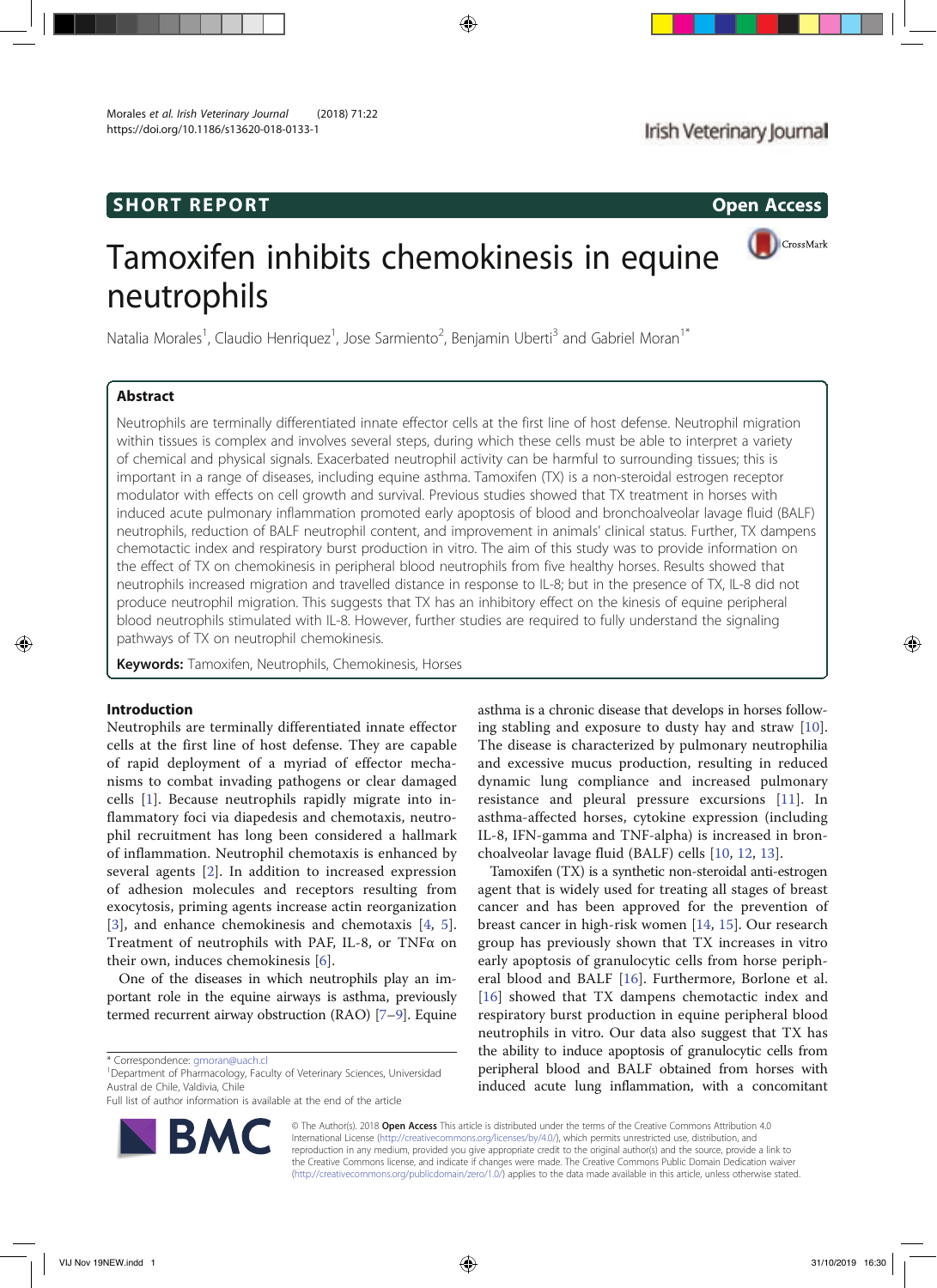improvement in their clinical status [17]. Given these findings, we hypothesized that TX inhibits the kinetic capacity of equine neutrophils in vitro. The aim of this study was to evaluate the effect of TX on chemokinesis in peripheral blood neutrophils from healthy horses.

# Material and methods

## Horses

Five clinically healthy adult horses ranging in age from 8 to 12 years, belonging and housed at Universidad Austral de Chile veterinary teaching hospital were enrolled in this study. There were four mares and one gelding respectively, of mixed breed, weighing 420– 450 kg. All belonged to the University teaching herd for at least 3 years prior to the study, during which time they were systemically healthy. They were kept on pasture, and grass fed with free access to water. To ensure the animals' health, qualified veterinarians performed physical examinations before sample collection for the duration of the study. All animals underwent complete blood cell counts prior to enrolment in the study, in order to exclude subclinical infections. All procedures were approved by the Universidad Austral de Chile Bioethics Committee for the Use of Animals in Biomedical Research (approval resolution n° 251/2016).

## Blood sampling and neutrophil isolation

The isolation of blood leukocytes was done as previously described by our group [16, 17]. Briefly, 10 mL of blood obtained by jugular venipuncture was placed in sterile tubes containing 1 mL of 3.8%  $w/v$  trisodium citrate. Blood was placed on a discontinuous density gradient (Percoll ® GE Healthcare), with 4 mL of 85% Percoll in the bottom of a 15 mL tube and 4 mL of 70% Percoll above. After centrifugation (45 min, 670 g), the upper layer contained mononuclear cells and the lower layer contained granulocytes. Both layers were aspirated for further processing. Cells were subsequently prepared for bioassays.

### Kinetic measurements of neutrophils

Kinetic measurements of neutrophil activity were evaluated using real-time microscopic visualization under constant flow of HBSS 1 mM  $Ca^{2+}$  (bath solution) as was previously described by our group [18].  $1 \times 10^6$  cells ml-1 in HBSS 1 mM  $Ca^{2+}$  were seeded in clean coverslips without coating molecules for 20 min at 37 °C. Cells were placed into the thermal stage chamber (Brook Industries). Non-adherent cells were eliminated by the application of constant flow (1.5 ml/min) of bath solution using a peristaltic pump (model 7615–72 from Ismatec SA, Cole-parmer Instrument Company, IL, USA). After 10 min of basal recordings, cells were exposed to 15 ml of bath solution containing 0.1% DMSO; the cells were then exposed to 15 ml of bath solution with 30 nm IL-8 and 0.1% DMSO. Finally, the same cells were exposed to 15 ml of bath solution with 30 nm IL-8 and 10 μM tamoxifen. Stacks was collected with every 10 s using an AxioCam MRc5 (Carl Zeiss). For data analysis, total length of the cell path and average velocity were determined for 10–11 cells in the optical field using the Manual Tracking plugin of ImageJ. Sigma Plot (Systat Software Inc., version 11.0) was used for generation of polar plot graphs.

## Results and discussion

To further explore the role of TX in the neutrophil migratory process, we studied chemokinesis using video microscopy. On this occasion, we chose to use peripheral blood neutrophils from healthy horses because these conditions provide neutrophils in an inactivated state, required for this functional test. Moreover, blood samples are much easier to obtain than BALF samples, and neutrophil counts in BALF from healthy horses are very low. Figure 1 shows the trajectory of cells under the different conditions tested. Neutrophils showed no migratory capacity either in their basal state or with added DMSO flow (TX vehicle). Neutrophil migration and travelled distance increased in response to IL-8; but in

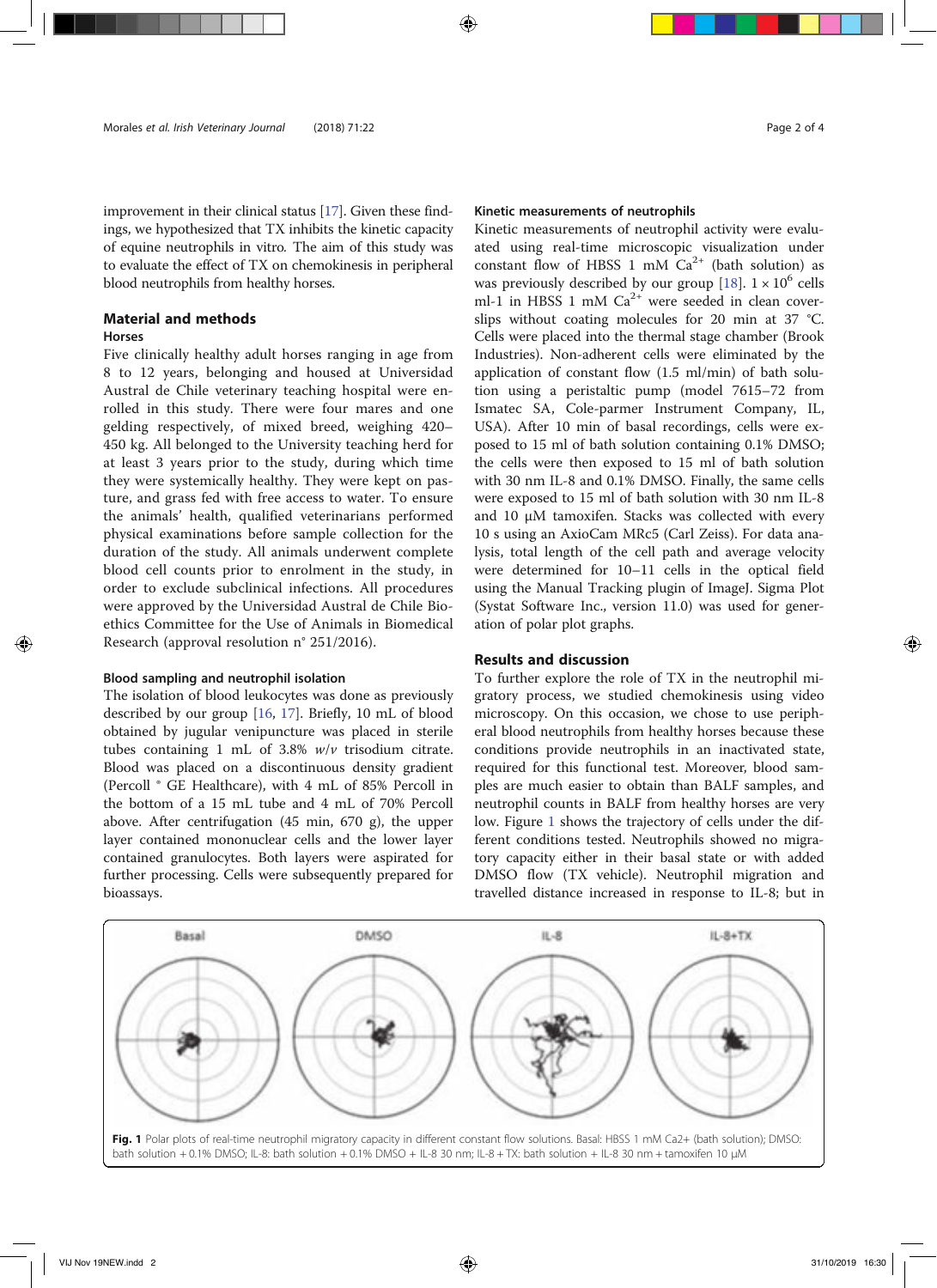the presence of TX, IL-8 was unable to stimulate neutrophil migration, producing comparable readings to the basal and DMSO groups. Neutrophil migration within tissues is complex and involves several steps, during which these cells must be able to interpret a variety of chemical and physical signals. Moreover, cell migration is largely dependent on the polarization of several major proteins in the plasma membrane including ion channels [19]. Furthermore, during neutrophil chemotaxis, various cytoskeletal arrangements cooperate to optimize migration in response to chemoattractants [20]. Our results show that TX has the ability to decrease kinesis in neutrophils stimulated with IL-8. However, the signaling pathway by which TX exerts its inhibitory effect of neutrophil kinesis is not yet elucidated. One possibility to explore is the effect of TX on ion channels or on changes associated with cytoskeletal-associated proteins.

In asthma-affected horses, neutrophils migrate within hours into the airway lumen, followed by the development of airway obstruction and a late phase of migration [21, 22]. A Type III hypersensitivity reaction explains, in part, the neutrophilic inflammation in these patients' airways, but the factors initiating neutrophilia have not been completely elucidated [23]. However, IL-8 plays an important role in airway inflammation in equine asthma. This study shows that stimulation of cells with IL-8 (30 nM) produces a significant increase in the movement of polymorphonuclear neutrophils. An increase in the concentration of IL-8 in BALF has been demonstrated in asthma-affected horses after antigenic challenge [12, 13, 21]. Other authors reported upregulated IL-8 mRNA expression in BALF cells and endobronchial biopsies from asthma-affected horses in acute crisis [21, 24]. Some authors also suggest that alveolar macrophages can contribute to airway inflammation through the release of IL-8, macrophage inflammatory protein-2 (MIP-2) and TNF- $\alpha$  [12, 13, 25]. Our data from this first report suggests that TX has an inhibitory effect on the kinesis of equine peripheral blood neutrophils stimulated with IL-8.

## Conclusion

Previous studies show that TX increases in vitro early apoptosis of granulocytic cells from horse peripheral blood and BALF [26]. TX also dampens chemotactic index and respiratory burst production in equine peripheral blood neutrophils [16]; and this study shows that TX inhibits the chemokinetic effects of IL-8 in equine neutrophils. Furthermore, recent results show that incubation of neutrophils with 5 μm of tamoxifen induces their efferocytosis by macrophages [27]. All of the above could partially explain the anti-inflammatory effect of TX in horses with airway inflammation described by our group [17]. However, more in vivo and

in vitro studies are required to fully understand the mechanisms of action of TX on neutrophils, in order to elucidate by which mechanism TX produces clinical improvement in equine airway inflammation.

#### Abbreviation

BALF: Bronchoalveolar lavage fluid; DMSO: Dimethylsulfoxide; RAO: Recurrent airway obstruction; TX: Tamoxifen

#### Acknowledgments

FONDECYT N° 1160352 (Conicyt- Chilean Government).

#### Funding

This work was supported by FONDECYT N° 1160352 (Conicyt- Chilean Government).

#### Availability of data and materials

The data that support the findings of this study are available from the corresponding author upon reasonable request.

#### Authors' contributions

NM carried out the final analysis and drafted the manuscript. CH, JS, GM and BU assisted in the analysis and helped to draft the manuscript. GM participated in the design of the study and helped to draft the manuscript. All authors read and approved the final manuscript.

#### Ethics approval

All experimental procedures were approved by the Universidad Austral de Chile Bioethics Committee for the Use of Animals in Biomedical Research.

#### Consent for publication

Not applicable.

#### Competing interests

The authors declare that they have no competing interests.

#### Publisher's Note

Springer Nature remains neutral with regard to jurisdictional claims in published maps and institutional affiliations.

#### Author details

<sup>1</sup>Department of Pharmacology, Faculty of Veterinary Sciences, Universidac Austral de Chile, Valdivia, Chile. <sup>2</sup>Department of Physiology, Faculty of Medicine, Universidad Austral de Chile, Valdivia, Chile. <sup>3</sup>Department of Veterinary Clinical Sciences, Faculty of Veterinary Sciences, Universidad Austral de Chile, Valdivia, Chile.

#### Received: 22 June 2018 Accepted: 17 October 2018 Published online: 23 October 2018

#### References

- 1. Tan S-Y, Weninger W. Neutrophil migration in inflammation: intercellular signal relay and crosstalk. Curr Opin Immunol. 2017;44:34–42.
- 2. Miralda I, Uriarte SM, McLeish KR. Multiple phenotypic changes define neutrophil priming. Front Cell Infect Microbiol. 2017;7:217.
- 3. Borgquist JD, Quinn MT, Swain SD. Adhesion to extracellular matrix proteins modulates bovine neutrophil responses to inflammatory mediators. J Leukoc Biol. 2002;71:764–74.
- 4. Montecucco F, Steffens S, Burger F, Da Costa A, Bianchi G, Bertolotto M, et al. Tumor necrosis factor-alpha (TNF-alpha) induces integrin CD11b/CD18 (mac-1) up-regulation and migration to the CC chemokine CCL3 (MIP-1alpha) on human neutrophils through defined signalling pathways. Cell Signal. 2008;20:557–68.
- Yao Y, Matsushima H, Ohtola JA, Geng S, Lu R, Takashima A. Neutrophil priming occurs in a sequential manner and can be visualized in living animals by monitoring IL-1β promoter activation. J Immunol. 2015;194: 1211–24.
- 6. Drost EM, MacNee W. Potential role of IL-8, platelet-activating factor and TNF-α in the sequestration of neutrophils in the lung: effects on neutrophil